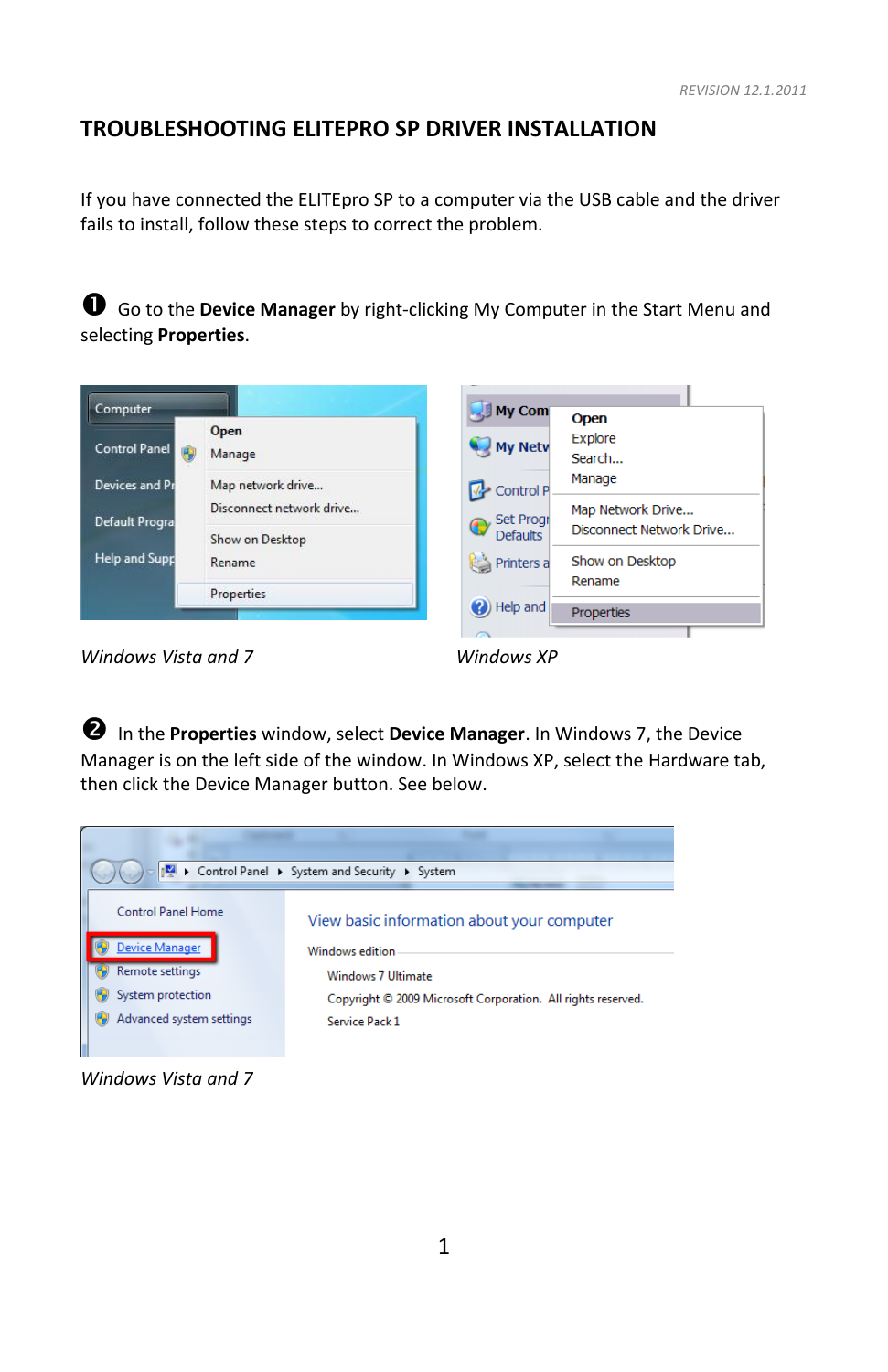

*Windows XP*



**B** Look for the ELITEpro SP listed in the Device Manager Window:



**Right-click** the ELITEpro SP and select **Update Driver…**